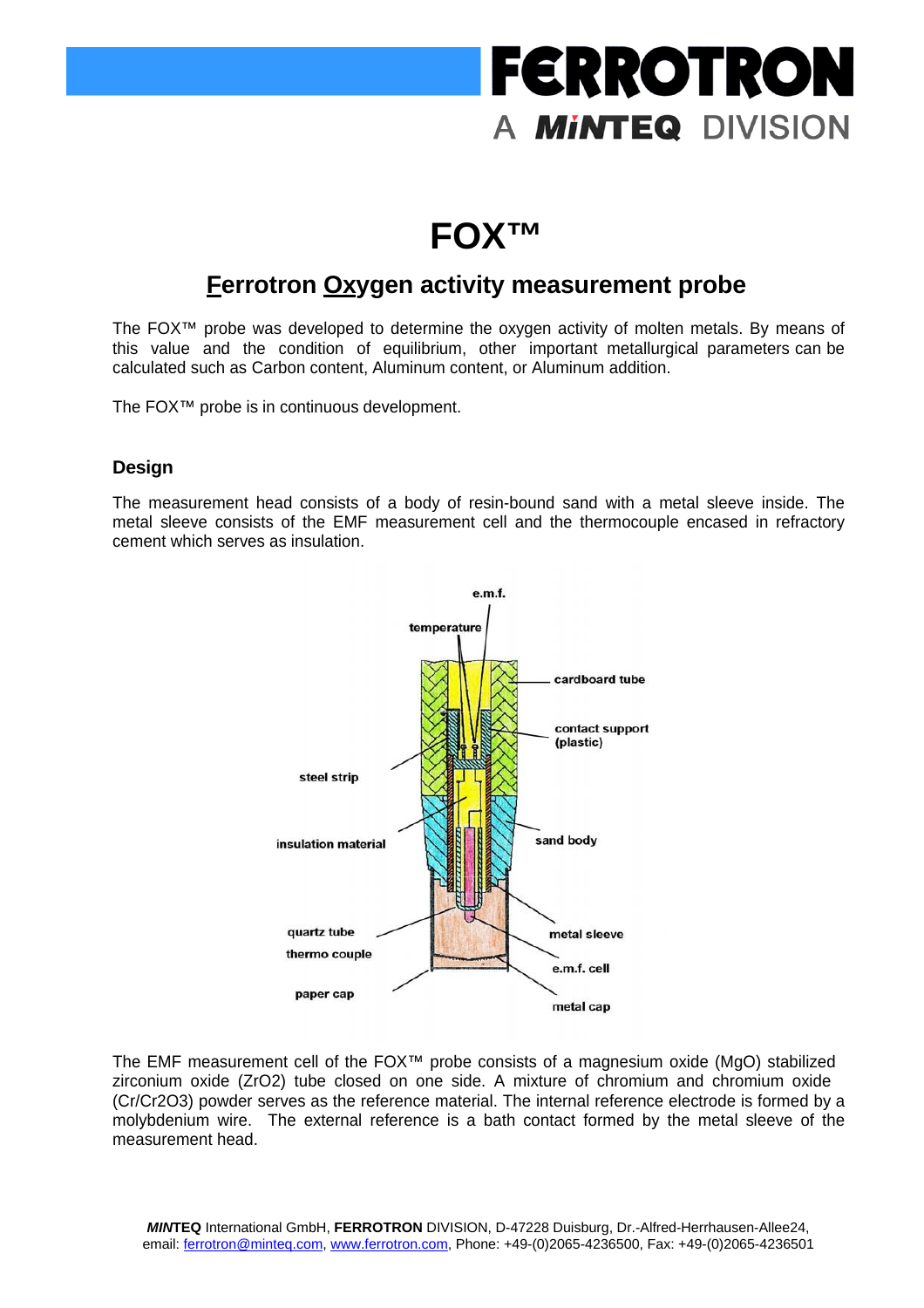### **FERROTRON** A **MINTEQ** DIVISION

The advantage of this reference mixture over other possible types lies in the oxygen's partial pressure range which is especially favorable for molten steel. There are different types of probes for the entire metallurgically-relevant range between approximately 1 ppm and 2,000 ppm for dissolved oxygen. A different reference mixture is used for copper and nickel melts.

FOX™ probes have Pt10Rh-Pt thermocouples Type: S as standard equipment for temperature measurements up to 1720°C. The thermocouple is built into a U-shaped quartz tube. For temperature ranges beyond 1720°C, FOX<sup>™</sup> probes with Type: R thermocouple or Type: B thermocouple are manufactured.

In the plastic contact carrier of the measurement head, the negative pole of the EMF measurement cell (reference side) is combined with the negative side of the thermocouple. This ensures that the device is compatible with the 3 pole coaxial connection of standard lances and all conventional measuring instruments.

The measurement head equipped with slag protection (steel cap and paper cap) is glued into a cardboard tube. The cardboard tube is available in various lengths in accordance with customer specifications.

#### **Calculation formula of the free reactive oxygen**

$$
a[O] = 10^4 * e^{-\frac{\Delta G^0}{R^*T}} * \left[ \left( p_{e}^{\frac{1}{4}} + p_{ref}^{\frac{1}{4}} \right) * e^{-\frac{\left( c_9 * EMF + \left( c_6 + c_7 * T \right) \right) * F}{R^*T}} - p_{e}^{\frac{1}{4}} \right]^{2} + c_8
$$

#### **Features of the FOX™probe**